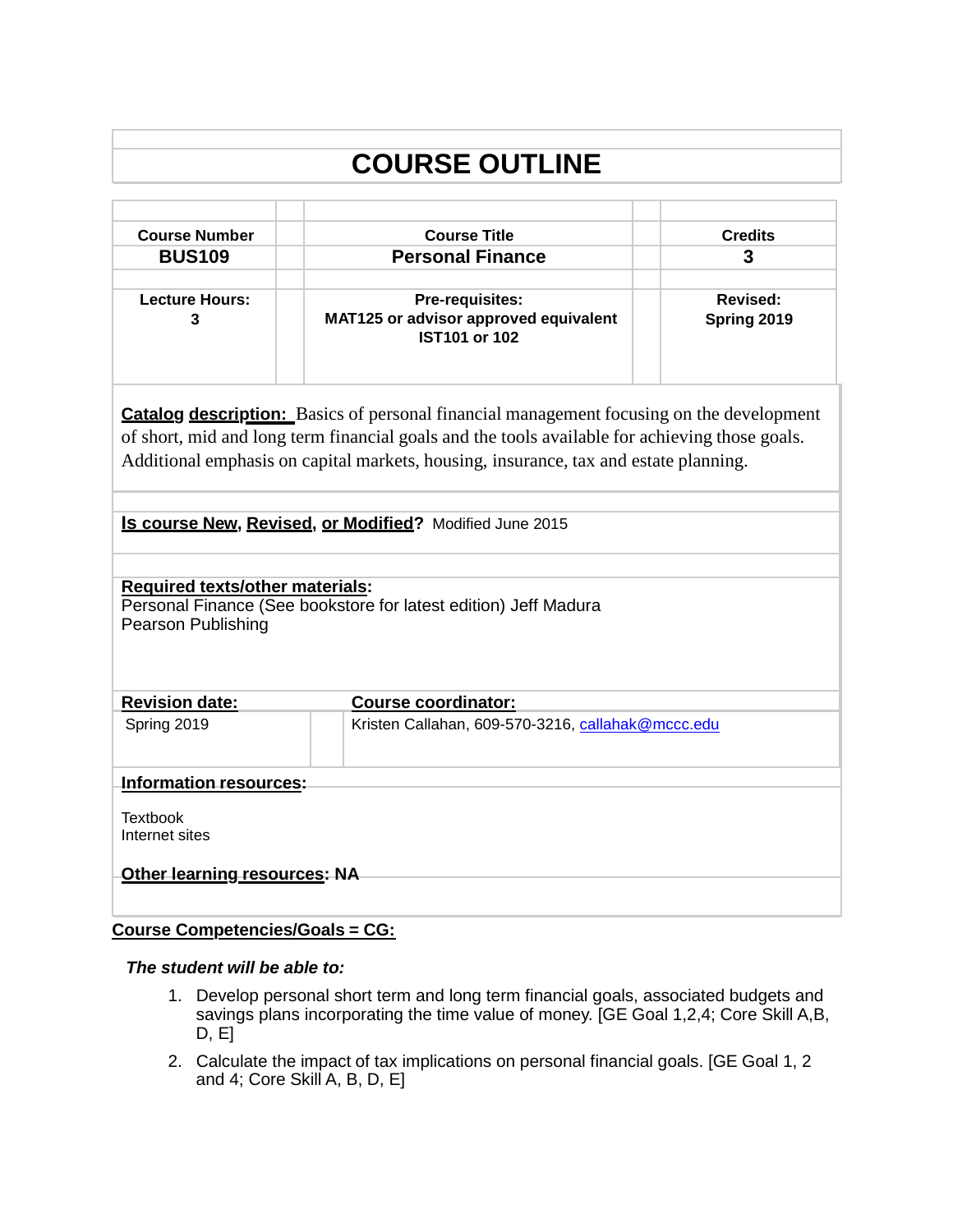- 3. Compare services offered by banks and other financial institutions and understand the importance of liquidity and debt management. [GE Goal 1,2, 4; Core Skills A, B, D, E]
- 4. Calculate the costs associated with financing major purchases and in owning a home as compared to renting. [ GE Goal 1, 2, 4; Core Skills A, B, D, E]
- 5. Explain various types of insurance services and understand the importance of each in a personal financial plan. [GE Goal 1, 4; Core Skills A, B, D]
- 6. Compare the use of debt, equity and non-traditional markets in an investment strategy. [GE Goals 1, 2, 4; Core skills A, B, D, E]
- 7. Explain the importance of estate planning and its legal framework. [GE Goals 1, 4; Core Skills A, B, D, E]
- 8. Develop a personal financial plan involving 1 through 7 above.

#### **Course-specific General Education Knowledge Goals and Core Skills.** [

#### **General Education Knowledge Goals**

**Goal 1. Communication.** Students will communicate effectively in both speech and writing.

**Goal 2. Mathematics.** Students will use appropriate mathematical and statistical concepts and operations to interpret data and to solve problems.

**Goal 4. Technology.** Students will use computer systems or other appropriate forms of technology to achieve educational and personal goals.

**Goal 8. Diversity.** Students will understand the importance of a global perspective and culturally diverse peoples.

**Goal 9. Ethical Reasoning and Action.** Students will understand ethical issues and situations.

#### **MCCC Core Skills**

**Goal A. Written and Oral Communication in English.** Students will communicate effectively in speech and writing, and demonstrate proficiency in reading.

**Goal B. Critical Thinking and Problem-solving.** Students will use critical thinking and problem solving skills in analyzing information.

**Goal C. Ethical Decision-Making.** Students will recognize, analyze and assess ethical issues and situations.

**Goal D. Information Literacy.** Students will recognize when information is needed and have the knowledge and skills to locate, evaluate, and effectively use information for college level work.

**Goal E. Computer Literacy.** Students will use computers to access, analyze or present information, solve problems, and communicate with others.

**Goal G. Intra-Cultural and Inter-Cultural Responsibility.** Students will demonstrate an awareness of the responsibilities of intelligent citizenship in a diverse and pluralistic society, and will demonstrate cultural, global, and environmental awareness.

#### **Units of study in detail.**

#### **Unit 1 Financial Planning**

#### **Learning Objectives**:

Students will be able to…

- 1. Explain the six components of a personal financial plan. [CG #1]
- 2. Identify the six steps to creating a financial plan.  $[CG #1]$
- 3. Quantify personal short, intermediate , and long term (retirement) financial goals [CG #1]
- 4. Assess personal and economic factors that influence financial planning [CG #1]
- 5. Determine opportunity costs associated with personal financial decisions [CG #1]
- 6. Develop a personal income statement and balance sheet.[CG#1]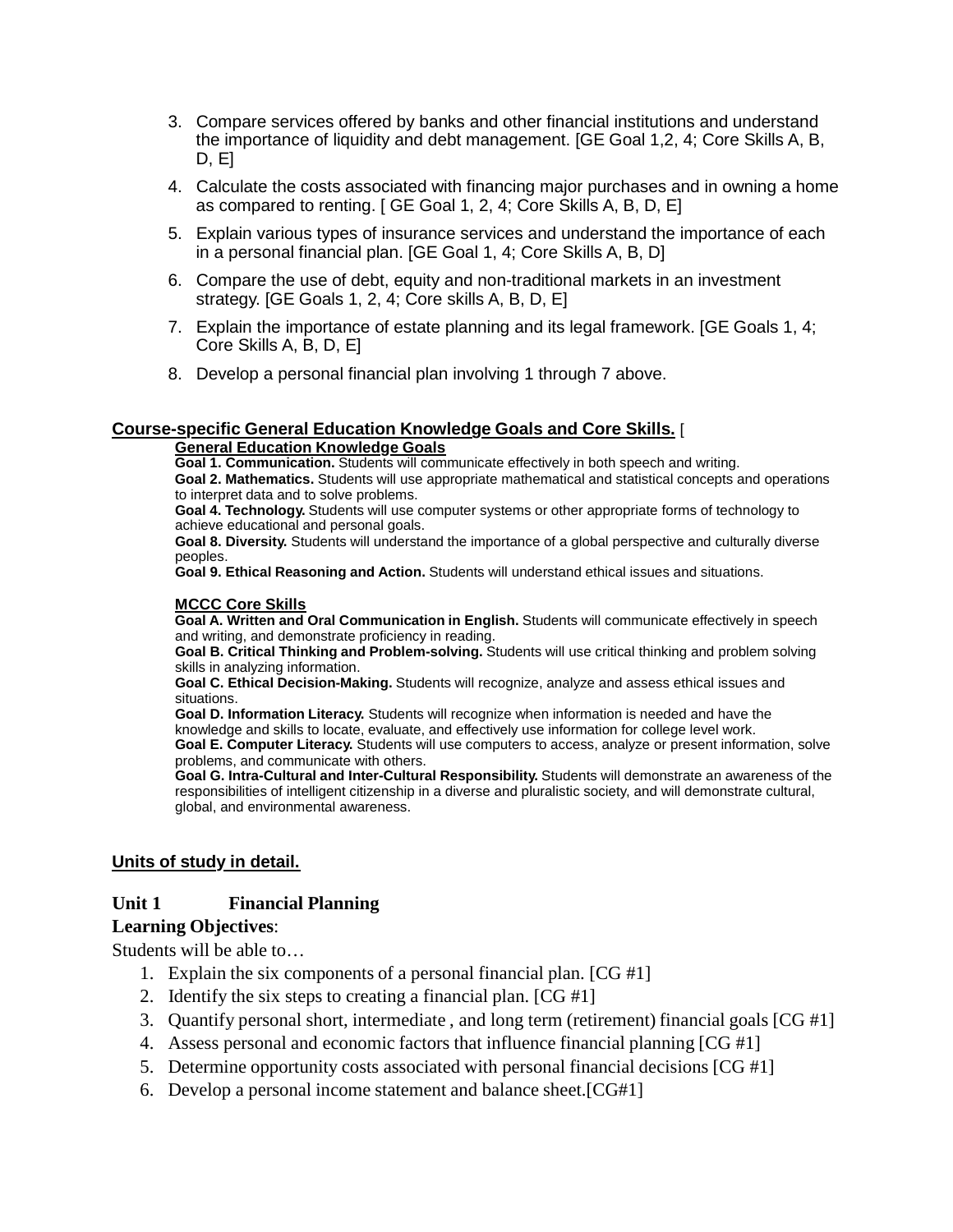- 7. Use current cash flow to develop a spending and income budget [CG#1]
- 8. Determine simple compounding effects [CG #1]
- 9. Explain the time value of money  $[CG #1]$
- 10. Calculate PV and FV of annuities and lump sum amounts to create a budget for achieving financial savings targets. [CG#1]

### **Unit 2 Tax Planning**

### **Learning Objectives:**

Students will be able to…

- 1. Describe the importance of taxes for personal financial planning [CG#2]
- 2. Understand the difference between federal and state income tax structure. [CG #2]
- 3. Calculate taxable income and the amount owed for federal income tax [CG #2]
- 4. Prepare a federal income tax return [CG #2]
- 5. Identify tax assistance sources [CG #2]
- 6. Select appropriate tax strategies for different financial and personal situations [CG #2]

### **Unit 3 Financial Services**

### **Learning Objectives**:

Student will be able to…

- 1. Analyze factors that affect selection and use of financial services [CG #3]
- 2. Compare the types of financial institutions [CG #3]
- 3. Compare the costs and benefits of various savings plans [CG #3]
- 4. Identify the factors used to evaluate different savings plans [CG #3]
- 5. Compare the costs and benefits of different types of checking accounts [CG #3]
- 6. Calculate the costs involved in student and auto loans. [CG#3]

### **Unit 4 Consumer Credit, Purchasing and Legal Protection**

### **Learning Objectives**:

Students will be able to…

- 1. Define credit and analyze its advantages and disadvantages [CG# 3]
- 2. Differentiate among various types of credit [CG #3]
- 3. Assess your credit capacity and build your credit rating [CG #3]
- 4. Describe the information creditors look for when you apply for credit [CG #3]
- 5. Identify the steps you can take to avoid and correct credit mistakes [CG #3]
- 6. Describe the laws that protect you if you have a complaint about consumer credit
- 7. Analyze the major sources of credit [CG #3]
- 8. Determine the cost of credit by calculating interest using various interest formulas [CG #3]
- 9. Develop a plan to manage your debt [CG #3]
- 10. Evaluate various private and governmental sources that assist consumers with credit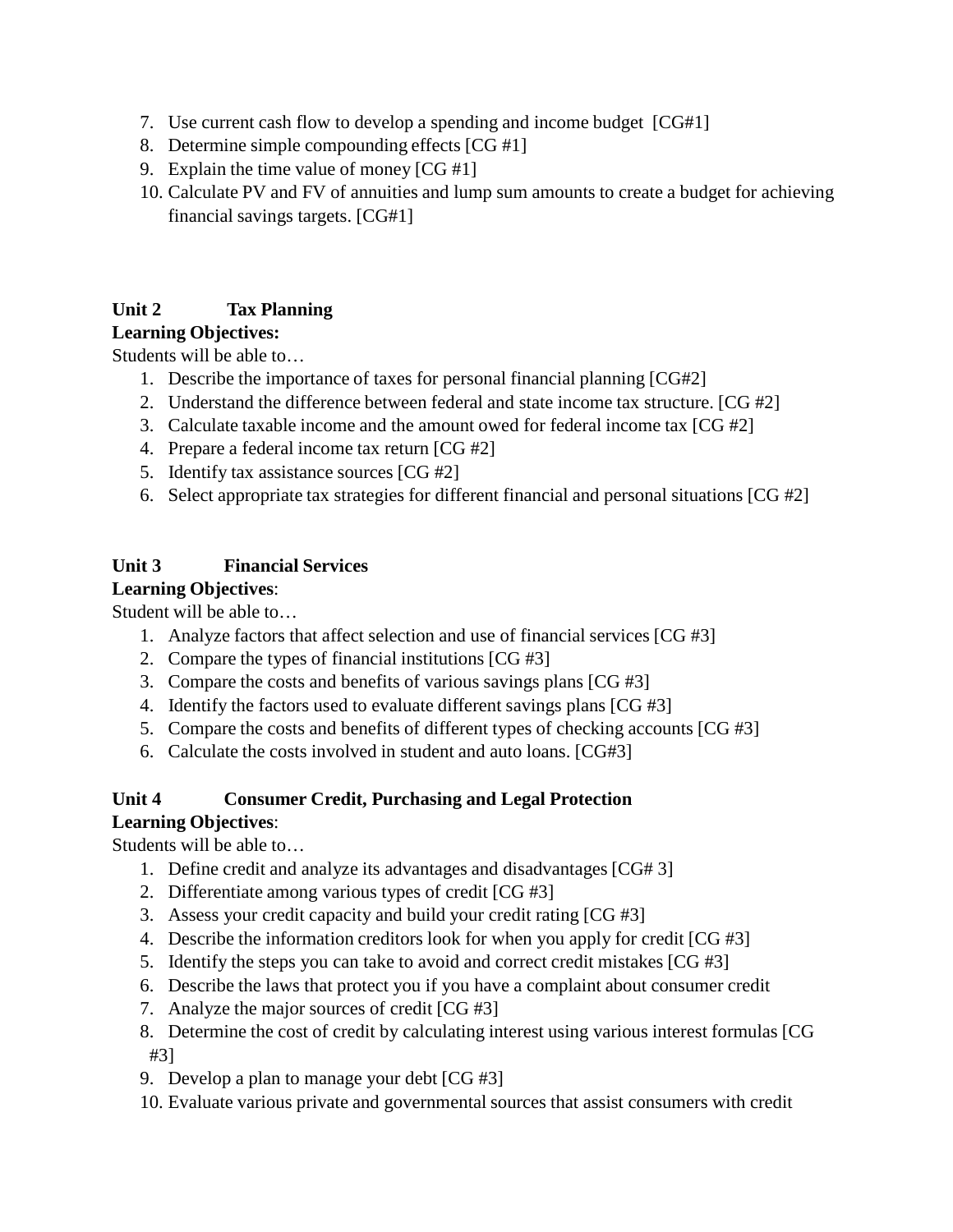problems [CG #3]

- 11. Assess the choices in declaring personal bankruptcy [CG #3]
- 12. Explain protection and response to identity theft .

### **Unit 5 Financing Major Purchases**

### **Learning Objectives**:

Students will be able to…

- 1. Explain the lending process and costs/benefits with taking out a loan for major purchases such as a car or home. [CG #4]
- 2. Analyze the costs and benefits associated with renting [CG #4]
- 3. Calculate the costs associated with buying a home [CG #4]
- 4. Develop an amortization (principal versus interest) schedule for paying back a mortgage [CG #4]
- 5. Compare fixed versus variable rate loans. [CG#4]

### **Unit 6 Home, Life Insurance and Automobile Insurance**

### **Learning Objectives**:

Student will be able to…

- 1. Develop a risk management plan using insurance [CG #5]
- 2. Discuss the importance of property and liability insurance [CG #5]
- 3. Explain insurance coverage and policy types available to homeowners and renters [CG #5]
- 4. Analyze factors that influence the amount of coverage and cost of home insurance [CG #5]
- 5. Identify the important types of automobile insurance coverage [CG #5]
- 6. Evaluate factors that affect the cost of automobile insurance [CG #5]

7. Define *health insurance* and *disability income insurance* and explain their importance in financial planning [CG #5]

- 8. Recognize the need for disability insurance [CG #5]
- 9. Analyze the benefits and limitations of the various types of health care coverage [CG #5]
- 10. Evaluate private sources of health insurance and health care [CG #5]
- 11. Discuss government health care programs [CG #5]
- 12. Define *life insurance* and describe its purpose and principles [CG #5]
- 13. Determine your life insurance needs [CG #5]
- 14. Distinguish between types of life insurance companies and analyze various types of life insurance policies [CG #5]
- 15. Evaluate how annuities work in life insurance policies [CG #5]

## **Unit 7 Investing**

### **Learning Objectives**:

Students will be able to…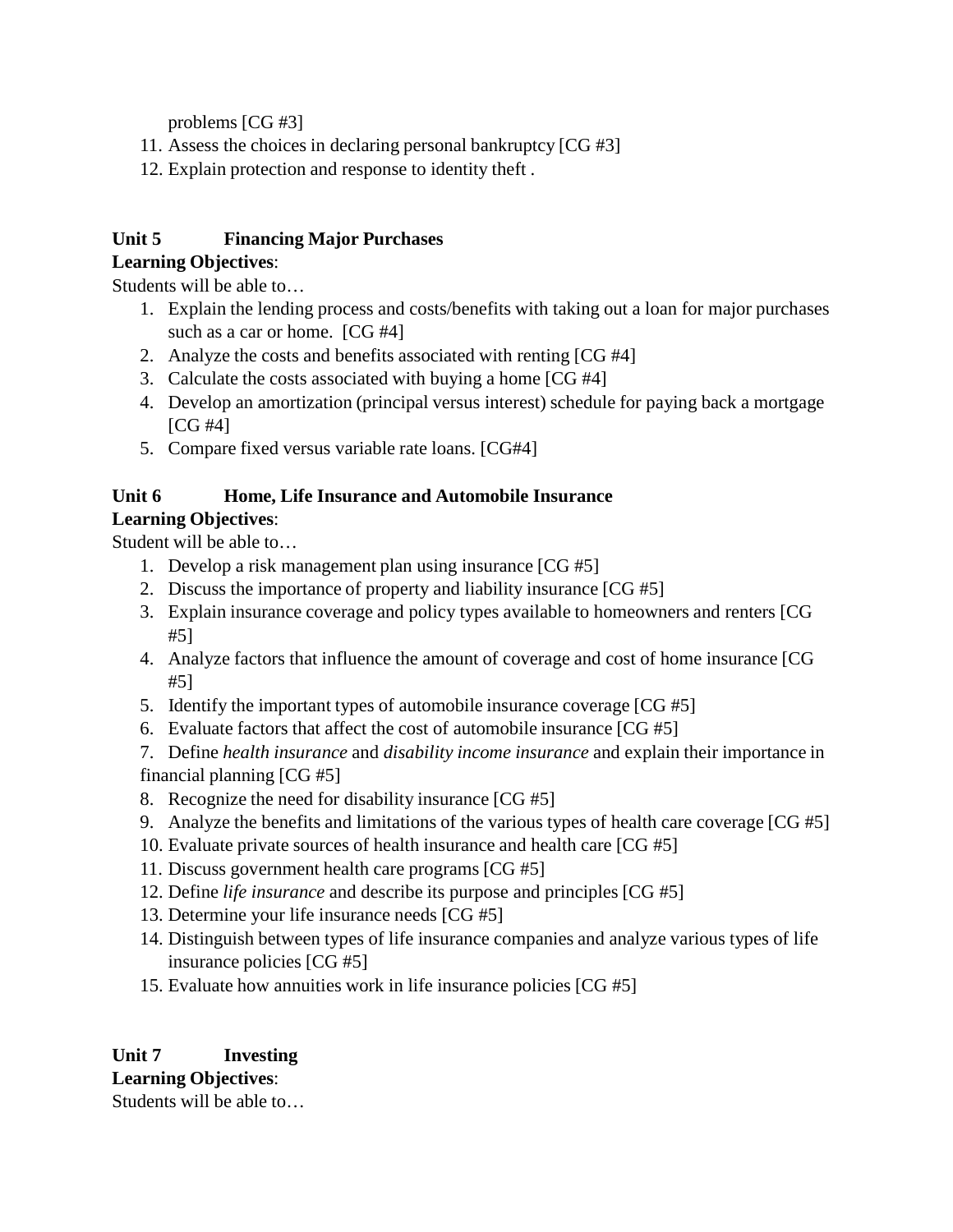- 1. Understand how investing will help in achieving financial goals. [CG #6]
- 2. Describe how safety, risk, income, growth, and liquidity affect your investment decisions [CG #6]
- 3. Explain the trade- off between risk and reward [CG#6].
- 3. Identify the major types of investment alternatives [CG #6]
- 4. Recognize the importance of your role in a personal investment program [CG #6]
- 5. Identify various sources of financial information to make informed decisions [CG #6]
- 6. Identify the most important features of investments in equity [CG #6]
- 7. Describe how stocks are bought and sold [CG #6]
- 8. Discuss the most important features of investments in debt instruments [CG #6]
- 9. Discuss why federal, state, and local governments issue bonds and why investors purchase government bonds [CG #6]
- 10. Compare investments in debt versus equity. [CG #6]
- 11. Explain changes in the debt and equity markets [CG #6]
- 12. Describe the characteristics of mutual fund investments [CG #6]
- 13. Explain the factors involved in asset allocation [CG#6]
- 13. Compare the benefit and costs of employer-sponsored savings plans [CG #6]
- 14. Identify types of real estate investment and explain the advantages and disadvantages [CG #6]

15. Analyze the risks and rewards of investing in precious metals, gems, and collectibles [CG #6]

### **Unit 8 Estate Planning**

### **Learning Objectives:**

Student will be able to…

- 1. Analyze the personal aspects of estate planning [CG #7]
- 2. Assess the legal aspects of estate planning [CG #7]
- 3. Distinguish among various types and formats of wills [CG #7]
- 4. Appraise various types of trusts and estates [CG #7]
- 5. Evaluate the effects of federal and state taxes on estate planning [CG #7]

### **Student Assessment:**

| Quizzes (My Finance Lab)                      | 10%        |
|-----------------------------------------------|------------|
| HW - MyFinanceLab                             | 10%        |
| 2 Multiple Choice Exams                       | 60%        |
| <b>Class HW</b>                               | $10 - 15%$ |
| <b>Class Participation (Discussion Board)</b> | $5 - 10%$  |
| <b>Final Grade</b>                            | 100%       |

### **Academic Integrity Statement:**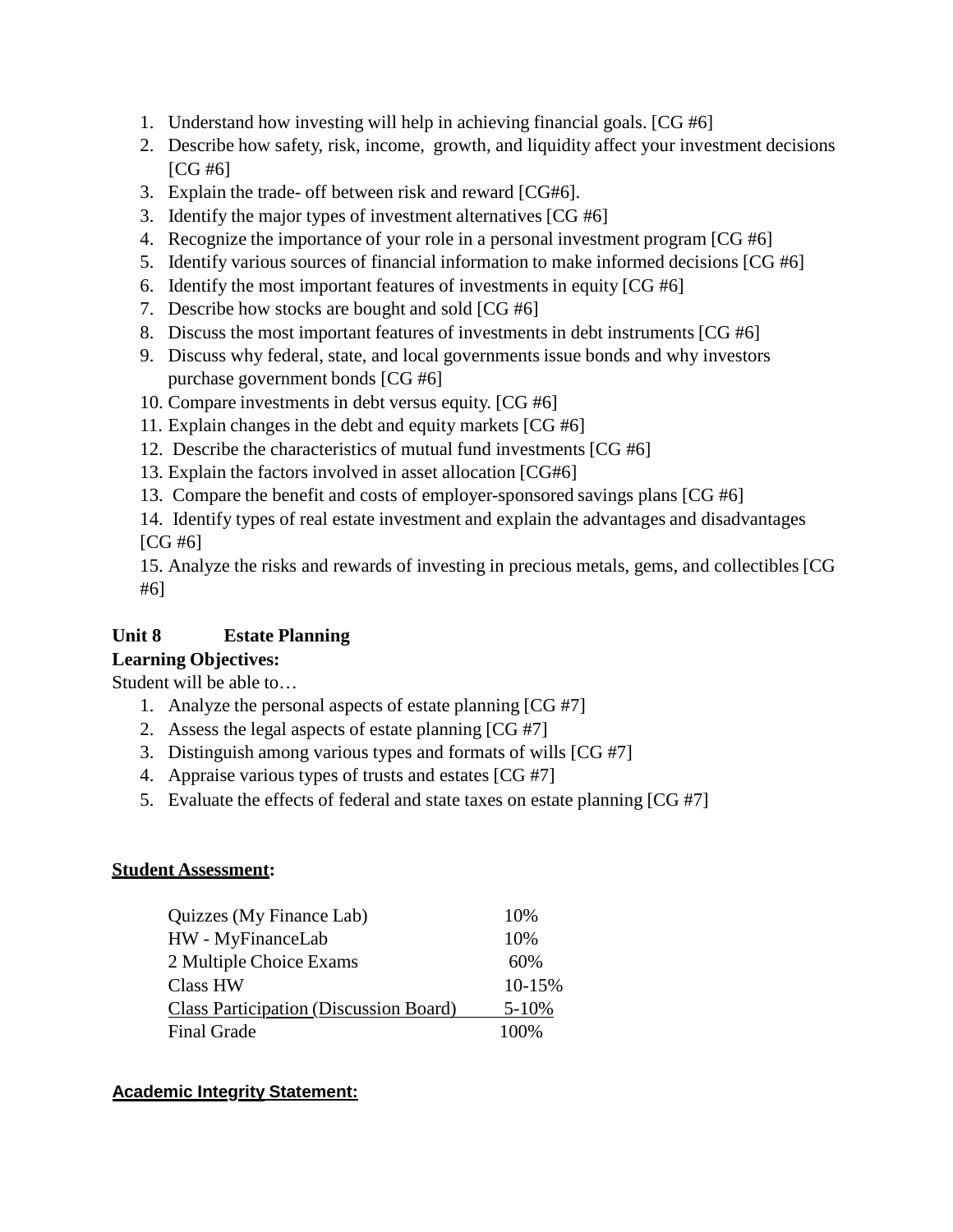Mercer County Community College is committed to Academic Integrity -- the honest, fair and continuing pursuit of knowledge, free from fraud or deception. This implies that students are expected to be responsible for their own work, and that faculty and academic support services staff members will take reasonable precautions to prevent the opportunity for academic dishonesty.

The college recognizes the following general categories of violations of Academic Integrity, with representative examples of each. Academic Integrity is violated whenever a student:

#### **A. Uses or obtains unauthorized assistance in any academic work.**

• copying from another student's exam.

• using notes, books, electronic devices or other aids of any kind during an exam when prohibited.

• stealing an exam or possessing a stolen copy of an exam.

#### **B. Gives fraudulent assistance to another student.**

• completing a graded academic activity or taking an exam for someone else.

• giving answers to or sharing answers with another student before, during or after an exam or other graded academic activity.

• sharing answers during an exam by using a system of signals.

### **C. Knowingly represents the work of others as his/her own, or represents previously completed academic work as current.**

• submitting a paper or other academic work for credit which includes words, ideas, data or creative work of others without acknowledging the source.

• using another author's words without enclosing them in quotation marks, without paraphrasing them or without citing the source appropriately.

• presenting another individual's work as one's own.

• submitting the same paper or academic assignment to another class without the permission of the instructor.

• falsifying bibliographic entries.

• submitting any academic assignment which contains falsified or fabricated data or results.

#### **D. Inappropriately or unethically uses technological means to gain academic advantage.**

• inappropriately or unethically acquiring material via the Internet or by any other means.

• using any electronic or hidden devices for communication during an exam. Each instructor and academic support service area is authorized to establish specific guidelines consistent with this policy.

#### **Consequences for Violations of Academic Integrity**

For a single violation, the faculty member will determine the course of action to